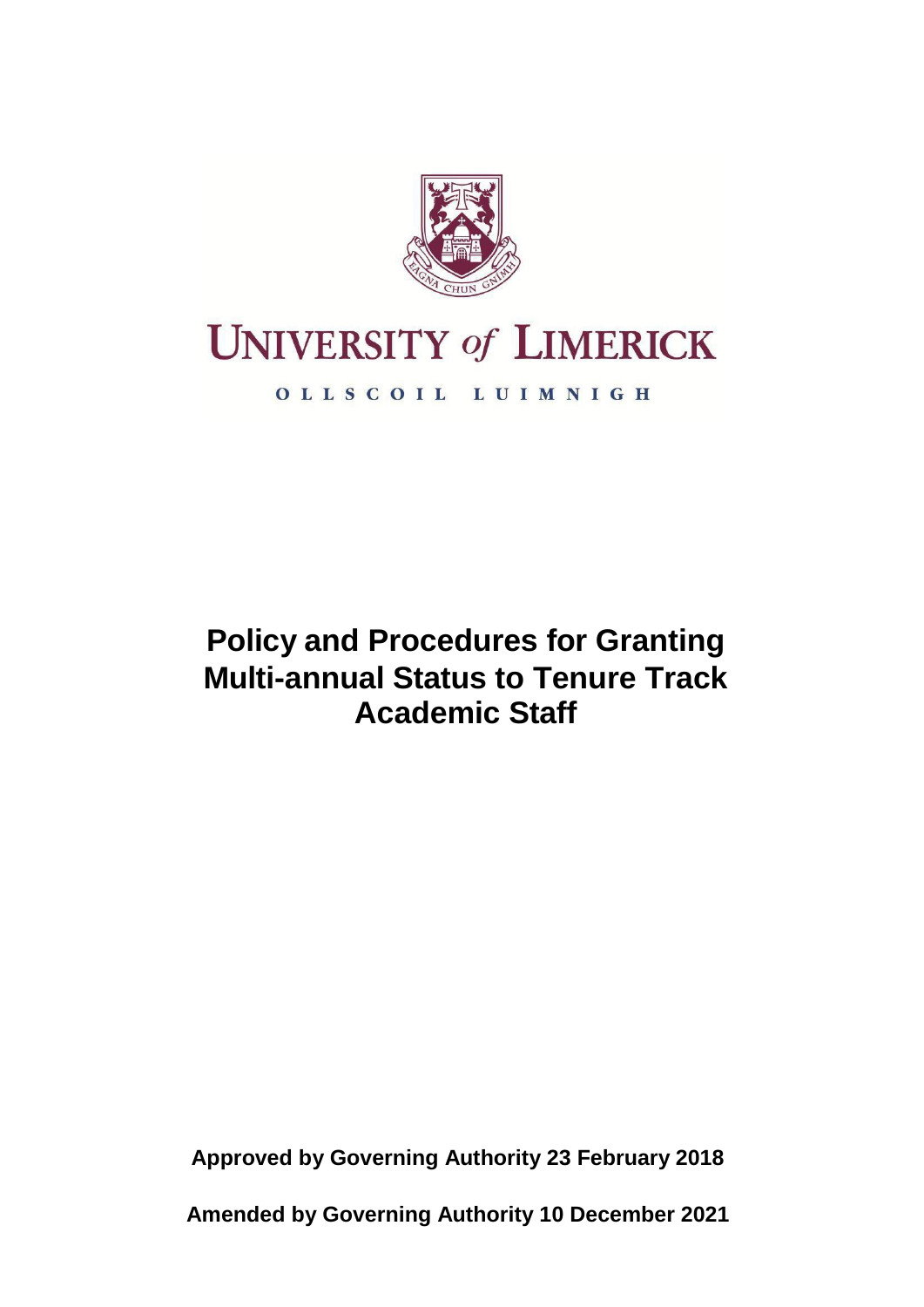# **A. POLICY**

# **1. Purpose of Policy**

- 1.1 The purpose of this policy is to specify the conditions under which the University of Limerick will award multi-annual contracts to academic staff.
- 1.2 A multi-annual contract is a contract of presumed continuous employment.
- 1.3 Multi-annual contracts enable the University to recognise and develop the best talent available to the organisation so that the University will be in a position to ensure that the holders of academic posts have appropriate expertise.

#### **2. Policy Statement**

- 2.1 The University is committed to a free and open intellectual atmosphere.
- 2.2 During the course of a five-year fixed-term contract, multi-annual status will be granted to entry-level academic staff (Lecturer below the bar) who demonstrate the following levels of performance for this stage of career:
	- Excellent scholarship and research output;
	- Excellent teaching and curriculum development;
	- Satisfactory service to the University and the wider community.
- 2.3 This policy covers the granting of multi-annual status to all tenure track academic staff (Lecturer below the bar).
- 2.4 Tenure track academic staff who achieve multi-annual status under these procedures will have the bar removed.

# **3. Equality of Opportunity**

- 3.1 The University of Limerick is an equal opportunities employer and is committed to selection on merit. Consequently, the policy and procedures for the granting of multi-annual status to entry-level academic staff will be equitable and transparent and will seek to treat people in similar circumstances equally and fairly.
- 3.2 Disability, gender, civil status, family status, sexual orientation, religious belief or lack of religious belief, age, race or membership of the traveller community will not be a barrier to achieving progression across the merit bar.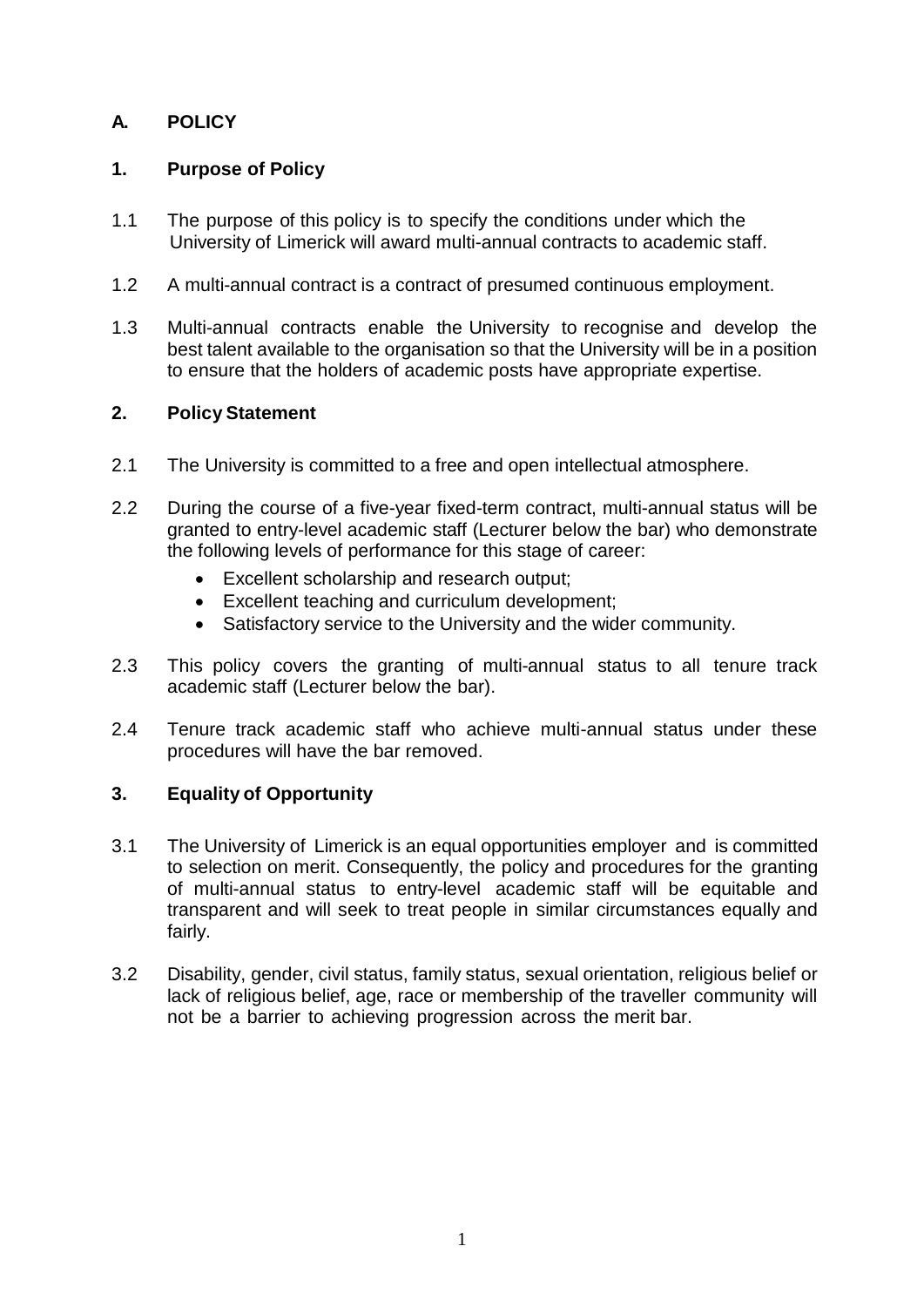# **4. Frequency of Applications**

- 4.1 Tenure track academic staff (Lecturer below the bar) may apply for multi-annual status.
- 4.2 Tenure Track academic staff who fail to achieve multi-annual status by the second semester in year five will not have his/her employment contract renewed.

#### **5. University Review Committee**

- 5.1 A University Review Committee will be convened each year in the second semester to consider applications for multi-annual status from entry-level academic staff (Lecturer below the bar).
- 5.2 Members of the University Review Committee must be at or above the level of Senior Lecturer.
- 5.3 The University Review Committee will comprise:
	- Vice President Academic & Student Engagement (Chair);
	- Vice President Research;
	- Faculty Deans;
	- One nominee of each Faculty Board. In addition, each Faculty will be required to nominate an alternate.
	- Two external academics nominated by the Vice President Academic & Student Engagement;
	- One member of Governing Authority (non-voting) who is not an employee or student of the University.

A representative of the Human Resources (HR) Division will attend committee meetings.

- 5.4 In the event of a member of the University Review Committee becoming unavailable, the Vice President Academic & Student Engagement (VPA&S) or his/her nominee may nominate a replacement or determine whether or not the review process should proceed.
- 5.5 When nominating/appointing members to the University Review Committee, due regard will be given to the requirement for gender balance (minimum 40%). To ensure gender balance on the Committee, the VPA&S may co-opt additional members (internal or external) to the Committee.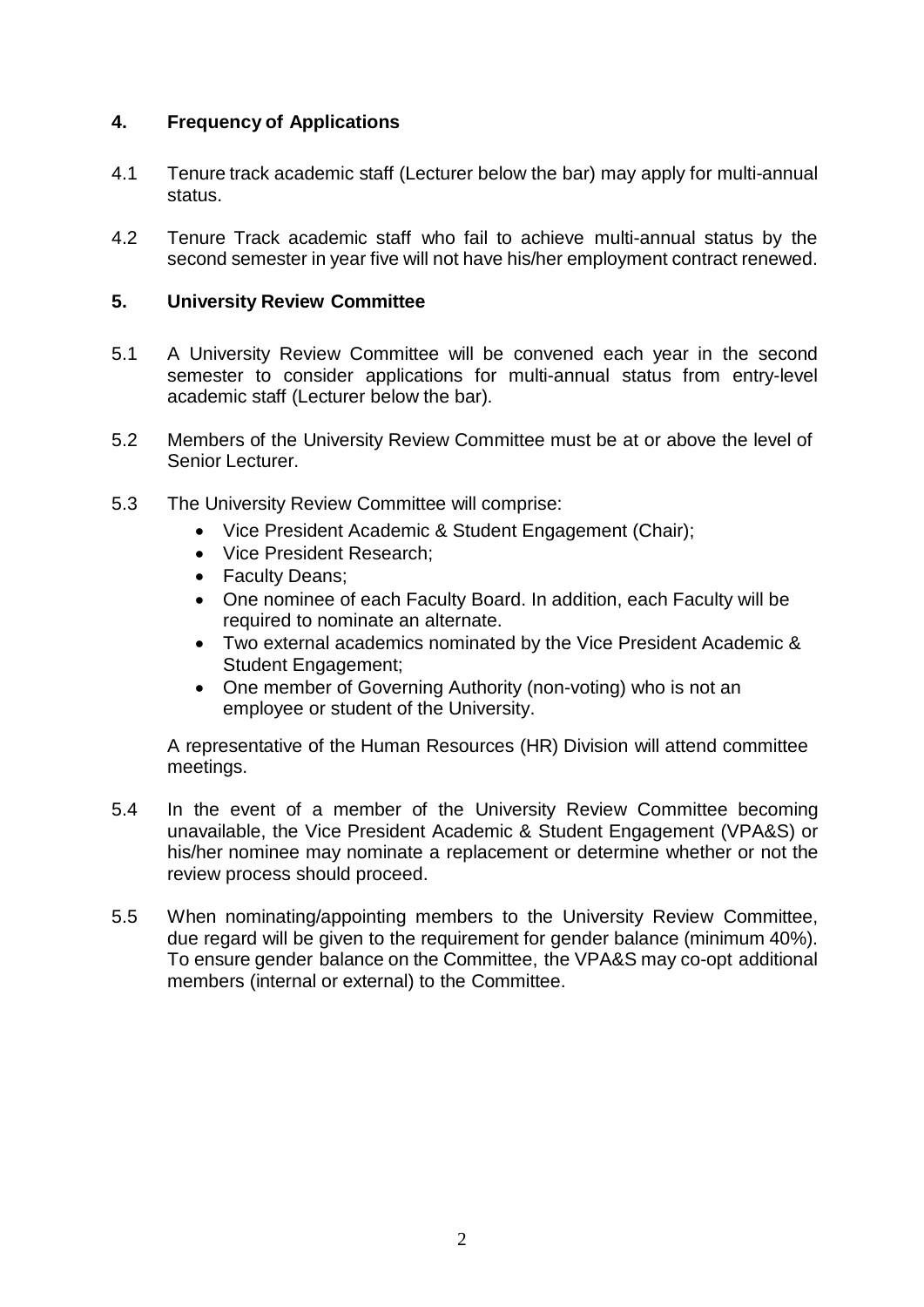# **B. PROCEDURES**

# **6. Eligibility**

6.1 Entry-level academic staff (Lecturer below the bar) are eligible for consideration for multi-annual status and removal of the bar.

# **7. Criteria**

- 7.1 In considering the candidature of applicants for multi-annual status and removal of the bar, applicants will be assessed under each of the following three broad headings:
	- Scholarship and research output;
	- Teaching and curriculum development;
	- Service to the University and the wider community.

Each criterion is assessed and candidates should note that in assessing applications, both qualitative and quantitative measures will be applied. Candidates will be expected to achieve the aforementioned levels of performance for this stage of career under each criterion (2.2).

#### **8. Process**

- 8.1 The multi-annual status assessment process will be conducted each year and will be initiated and completed in semester 2 of the academic year.
- 8.2 The HR Division will invite applications from all eligible entry-level academic staff (Lecturers below the bar). All those expressing an interest in applying will be requested to submit an application form and supporting documentation.
- 8.3 The supporting documentation will include a Portfolio (Form HRF011) showing:
	- A. Evidence of scholarship and research output (please refer to HRF011), including actual or pending publications or equivalent as appropriate to your discipline. (If a book is being tendered as a publication, one copy will suffice). Evidence of acceptance will be required in the case of pending publications.
	- B. Evidence of high quality teaching as demonstrated in your teaching portfolio (please refer to HRF011). Evidence may include; teaching philosophy, teaching performance and effectiveness, student evaluation of teaching (SET), assessment and examination of student learning and professional development, past, present and future, and any other evidence the candidate deems appropriate.
	- C. Evidence of service to the University and the wider community (please refer to HRF011).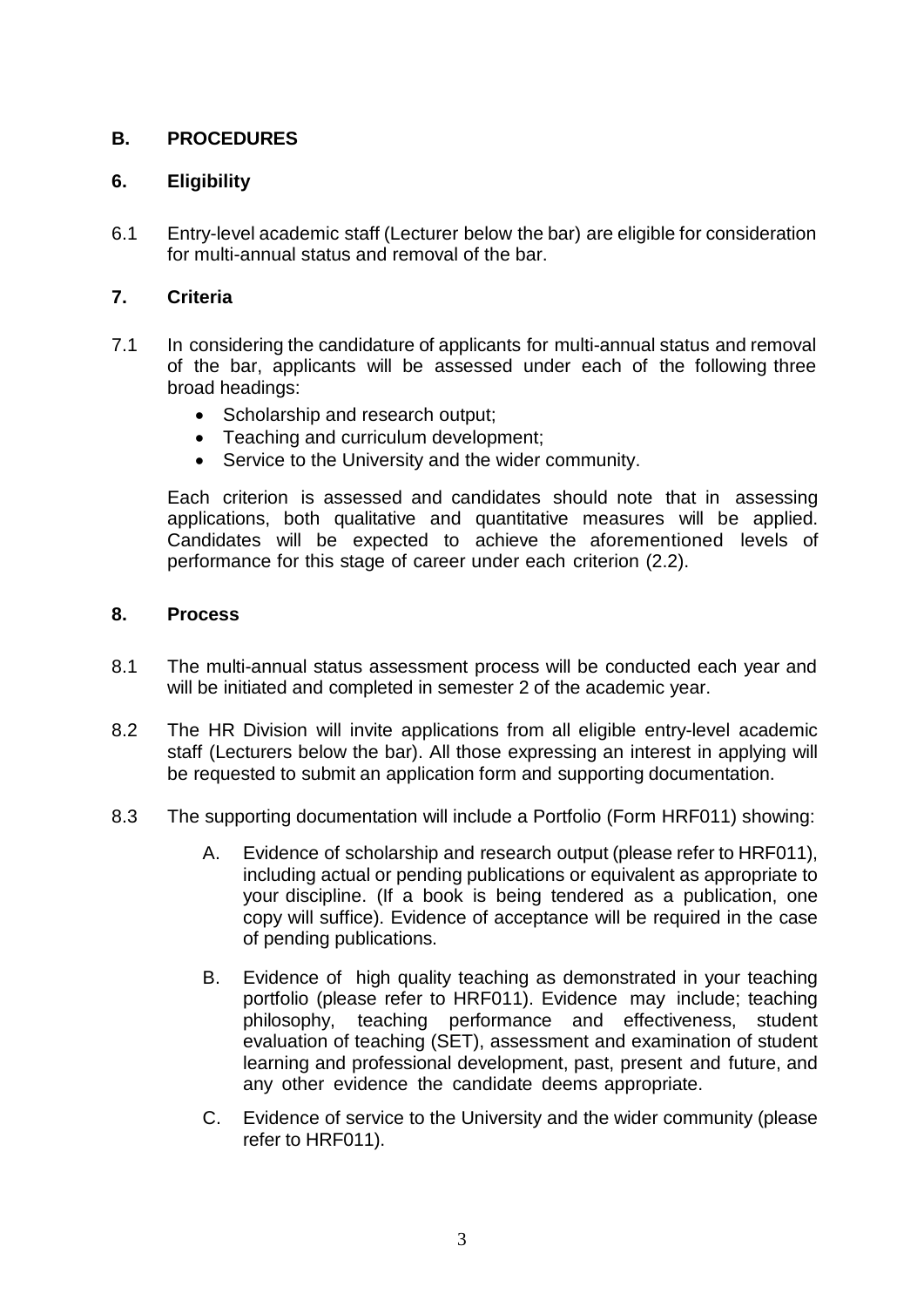- 8.4 Applications must be supported by one complete academic reference from a referee who is familiar with the candidates' work **(refer to 8.9).**
- 8.5 Applications must be supported by one report (using the official template) from an external assessor, nominated by the Dean, who is a recognised expert in the general discipline of the applicant but not a collaborator, but has not published with, mentored as a PhD or postdoctoral supervisor or worked with the candidate as a collaborator**(refer to 8.8).**
- 8.6 Candidates will be notified of the closing date for the receipt of applications.
- 8.7 The application form should be submitted electronically. Supporting documentation may be submitted electronically or in hard copy.
- 8.8 Deans are required to ensure that the external assessor reports are submitted in confidence directly to the HR Division. These may be submitted electronically or in hard copy and must be submitted by the closing date and time for receipt of applications.
- 8.9 Candidates are required to ensure that his/her referee submits his/her reference in confidence directly to the HR Division. These may be submitted electronically or in hard copy and must be submitted by the closing date and time for receipt of applications.
- 8.10 Any or all of the academic referees/external assessor may be consulted, as may other appropriate academic referees. In the latter case, the candidate will be notified in advance of the names of the referees to be consulted.
- 8.11 The Head of Department/Dean will be invited to review the candidate's application for progression and multi-annual status and will verify in writing to the University Review Committee the accuracy of the application against the criteria outlined above.
- 8.12 The accuracy of information given in the application must be verifiable against the University's information systems, e.g. research database, class schedules.
- 8.13 The University Review Committee will convene to review the applications. The Committee will decide on which candidates qualify for multi-annual status and which do not.
- 8.14 The HR Division will forward the recommendations of the Committee to the Governing Authority for ratification.

#### **9. Feedback**

9.1 Where multi-annual status is not recommended, the candidate will be informed of the decision in writing within two weeks. Subsequently, candidates may seek a meeting with the Dean to discuss the result of his/her application. Candidates may seek his/her individual results from HR.